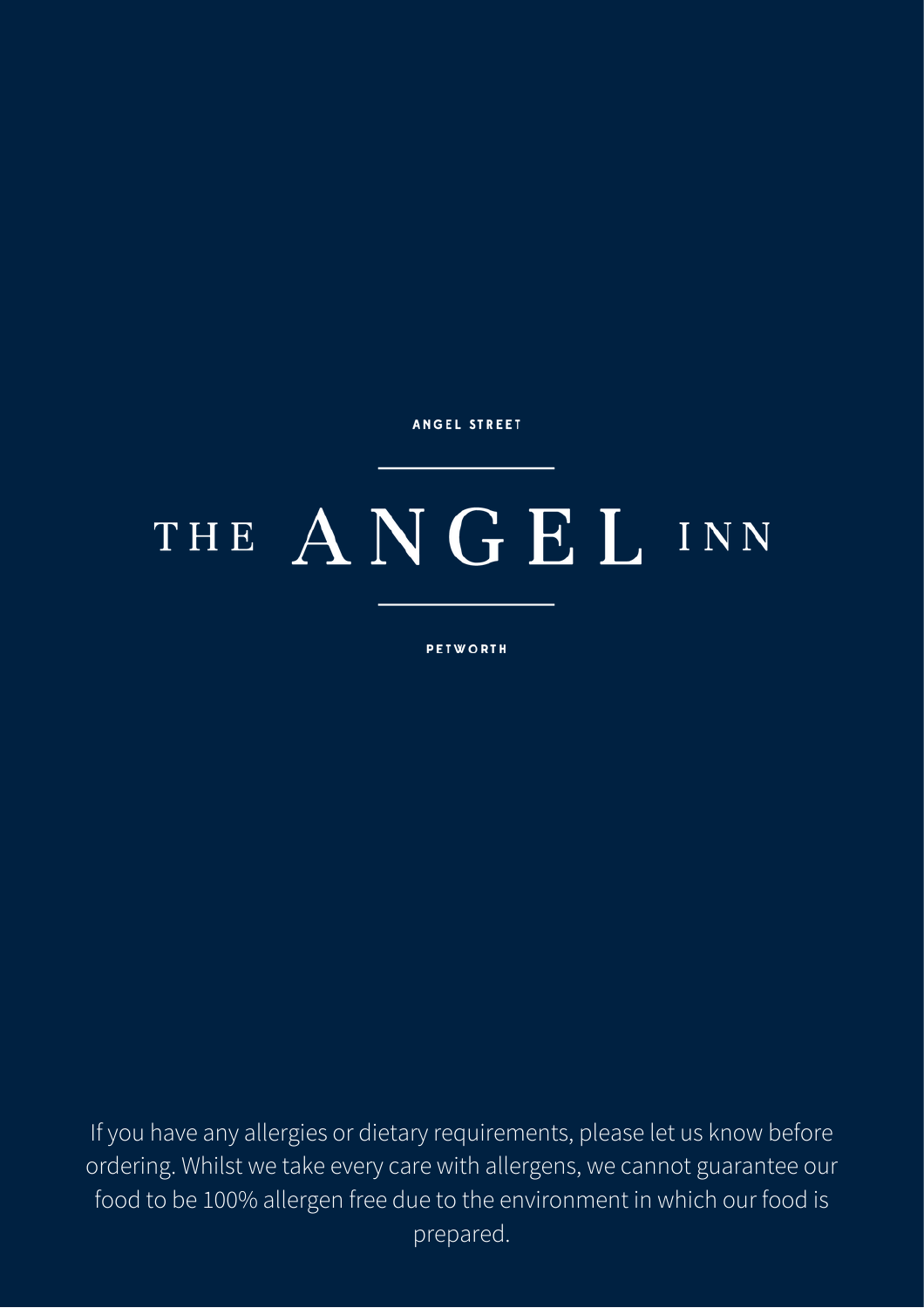# THE ANGEL INN

**PETWORTH** 

### Starters

Hungry Guest Handcrafted Bread Board (V) English Butter or Vegan Butter or Hampshire Rapeseed Oil & Balsamic £4.50

Heritage Tomato Bruschetta (VE) Pea Shoots, Heirloom Tomato, Toasted Hungry Guest Seeded Bread, Salsa Verde £8.50

Add Dry Cured Streaky Bacon £3.50

Salt & Pepper Crispy Squid (GF) Saffron & Garlic Aioli £9.50

Smoked Mackerel Pate Horseradish, Spring Onion, Crème Fraiche, Wholegrain Mustard & Toasted Ciabatta £7.50

Pressed Ham Hock Terrine Homemade Piccalilli, Hungry Guest Pain D'Alsace Toast £8.50

Charred Asparagus & Summer Bean Tabouleh (VE)(GF) Quinoa, Buckwheat, Fennel, Mangetout, Peas, Broad Beans, Fine Beans, Basil dressing £11.50

> Add Devilled Chicken Breast £5.00 Or Dry Cured Streaky Bacon £3.50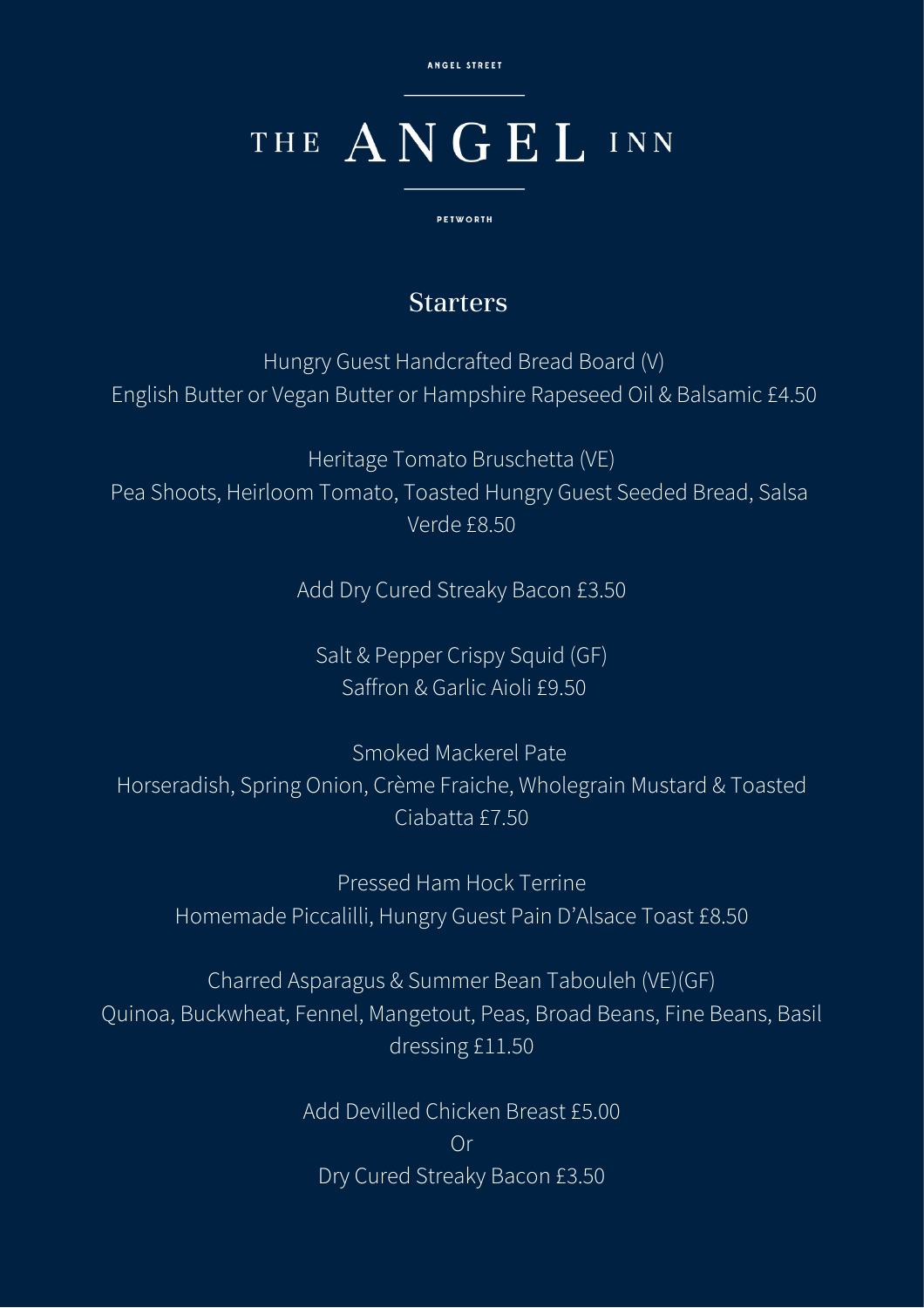# THE ANGEL INN

**PETWORTH** 

### Mains

Hazelnut Dukka Spiced BBQ Courgette (VE) Summer Beans, Mixed Grains, Salsa Verde, Crispy Onions £13.50

The Angel Fish Cake South Coast Fish, Smoked Haddock, Hallgate Farm Poached Egg, Mustard Velouté £17.50

Local Fish & Chips (GF) South Coast Fish, Gluten Free Batter, Triple-Cooked Chips, Crushed Garden Peas, Tartare Sauce Small £12.50 Large £17.00

Crispy Spiced Shredded Lamb Shoulder Lemon Dressed Giant Cous Cous, Pomegranate, Courgette & Cucumber Salad £17.50

> Spinach & Cheddar Tart (V) Mixed Herb Salad, Buttered New Potatoes £16.00

> > Add Dry Cured Streaky Bacon £ 3.50

The Angel Burger & Fries Hungry Guest Butchers Beef, Dry Cure Streaky, Cheddar Cheese £16.50 Devilled Chicken £16.50 With Tomato, Baby Gem, Gherkin, Chipotle Mayo

Aged 8oz Ribeye Steak (GF) Field Mushroom, Slow Roasted Tomato, Peppercorn Sauce, Triple Cooked Chips £29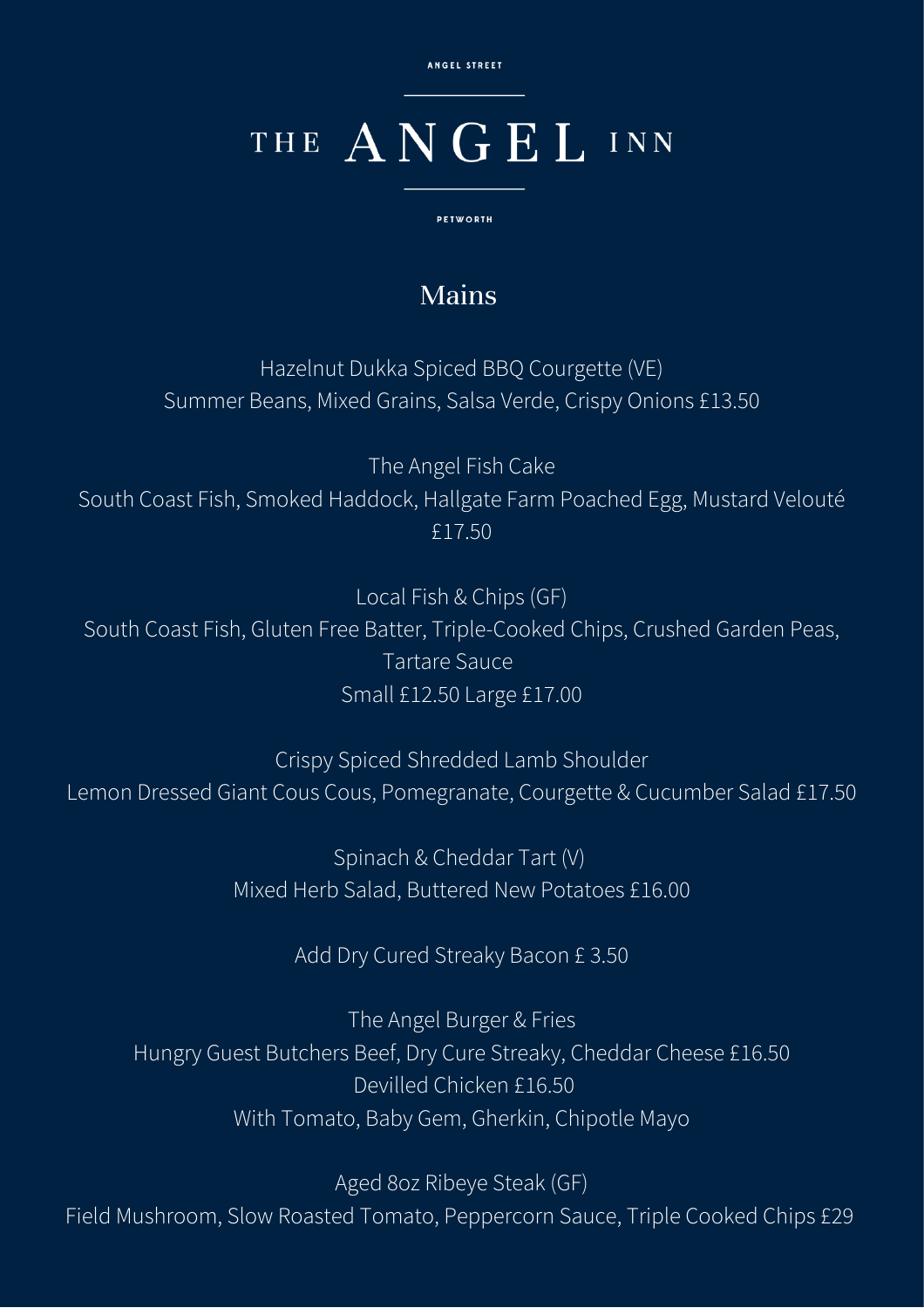### THE ANGEL INN

**PETWORTH** 

#### Sides

Triple-Cooked Chips, French Fries (GF) £4.50 (Add Cheese £1.75 or Dry-Cured Streaky Bacon £3.50)

Green Salad, Fennel, Peas & Salsa Verde (VE)(GF) £4.50

Spring Greens, Cold Pressed Rapeseed (VE)(GF) £4.50 (Add Dry Cured Streaky Bacon £3.50)

Crispy Pickled Onion Rings (GF) £4.50

Buttered New Potatoes (V)(GF) £5.00

#### **Desserts**

Summer Berry & Elderflower Jelly (VE) Toasted Oat Granola £7.50

Dark Chocolate Pot (GF)(VE) Crystalised Dark Chocolate, Macerated Strawberry £7.50

Hungry Guest Cheese Plate (V) Selection of Cheeses From The Hungry Guest Cheese Room, Oat Cakes, Water Biscuits, Hungry Guest Chutney £9.95

Continued...